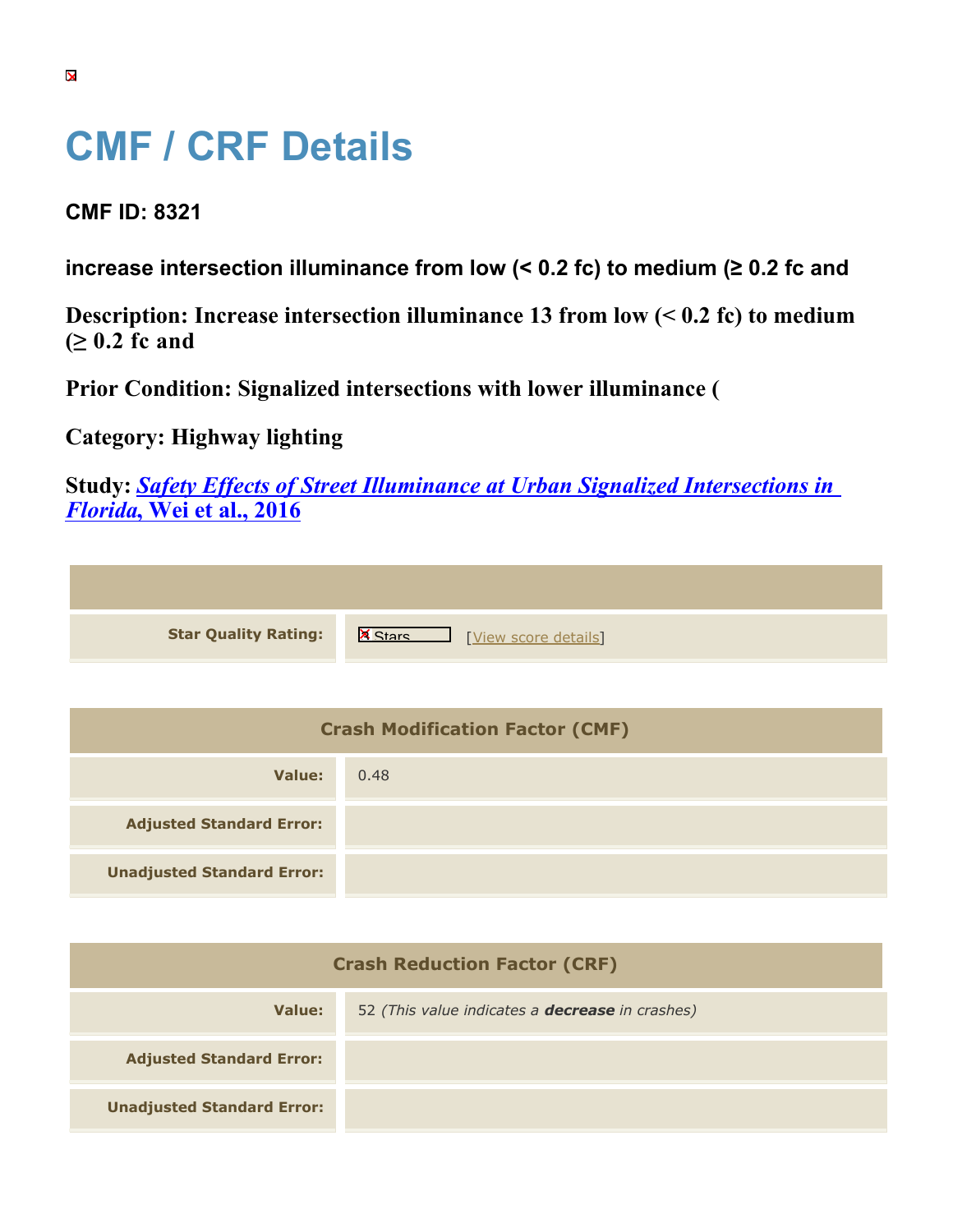| <b>Applicability</b>                    |               |
|-----------------------------------------|---------------|
| <b>Crash Type:</b>                      | Nighttime     |
| <b>Crash Severity:</b>                  | All           |
| <b>Roadway Types:</b>                   | Not specified |
| <b>Number of Lanes:</b>                 |               |
| <b>Road Division Type:</b>              |               |
| <b>Speed Limit:</b>                     |               |
| <b>Area Type:</b>                       | Urban         |
| <b>Traffic Volume:</b>                  |               |
| <b>Time of Day:</b>                     | Night         |
| If countermeasure is intersection-based |               |
| Tehnungahian Tumar                      |               |

| <b>Intersection Type:</b>         |                                                   |
|-----------------------------------|---------------------------------------------------|
| <b>Intersection Geometry:</b>     | $4$ -leg                                          |
| <b>Traffic Control:</b>           | Signalized                                        |
| <b>Major Road Traffic Volume:</b> | 5167 to 67508 Annual Average Daily Traffic (AADT) |
| <b>Minor Road Traffic Volume:</b> | 1300 to 56387 Annual Average Daily Traffic (AADT) |

| <b>Development Details</b>      |              |
|---------------------------------|--------------|
| <b>Date Range of Data Used:</b> | 2010 to 2013 |
| <b>Municipality:</b>            | Tampa        |
| State:                          | <b>FL</b>    |
| <b>Country:</b>                 |              |